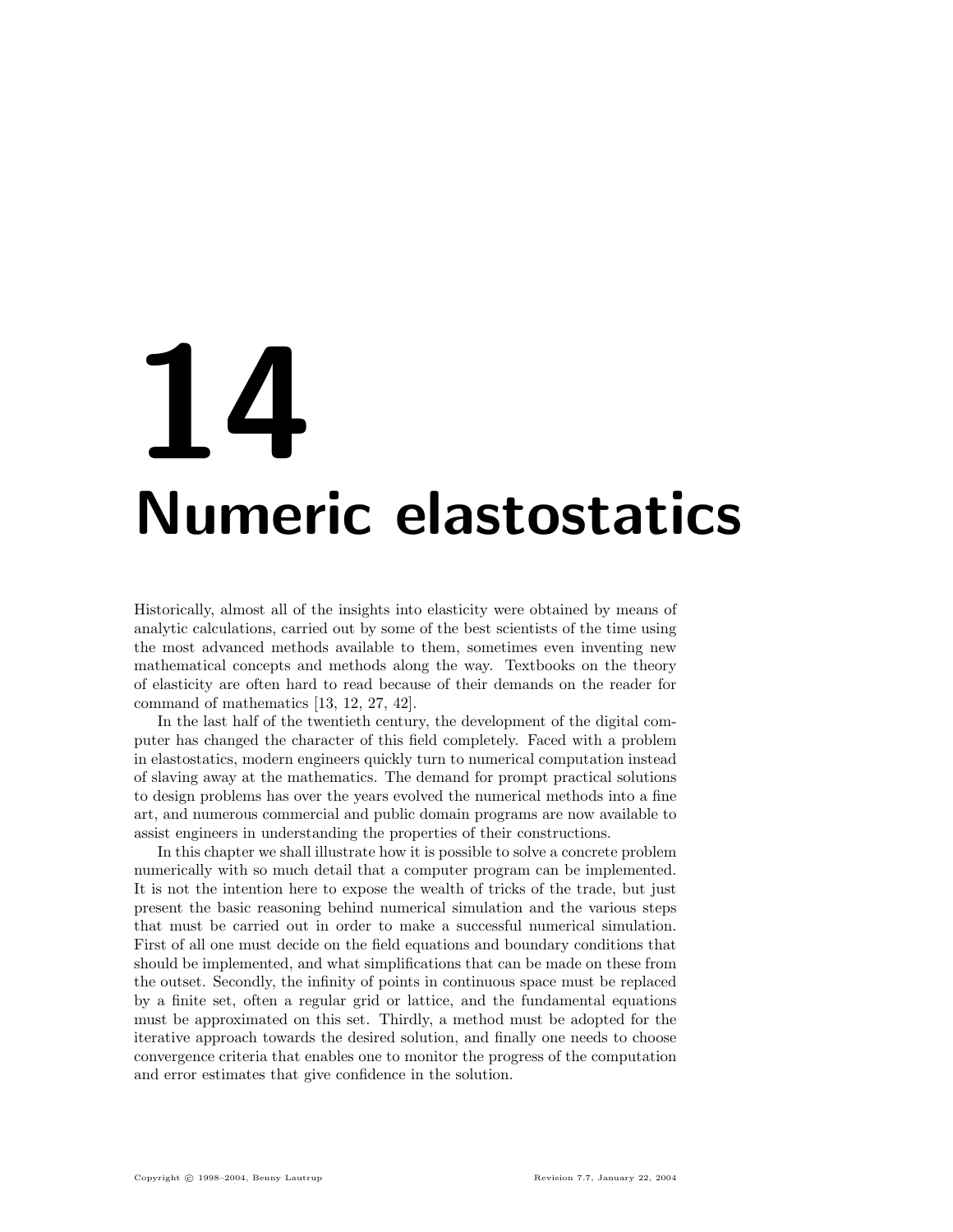

Every material particle can be kept in place by acting on it with an additional external force that balances the already existing effective body force on the particle.

# 14.1 Relaxing towards equilibrium

As we do not from the outset know the solution to the problem we wish to solve by numerical means, we must begin by making an educated guess about the initial displacement field. This guess should satisfy the boundary conditions, but unless we are incredibly lucky it will fail to satisfy the equation of mechanical equilibrium, and thus there will be a non-vanishing effective body force  $f_i^* =$  $f_i + \sum_j \nabla_j \sigma_{ij}$ . The idea is now to create an iterative procedure by which we may proceed from an arbitrary initial state towards equilibrium,  $f^* = 0$ .

Any mechanical system that is not in equilibrium, is (literally) forced to move. If we nevertheless wish to keep it in place, we must act on it with suitable external forces, like we do when we stretch a rubber band. So, if the effective body force field  $f^*$  does not vanish, we must at least in our minds impose another external force field  $f' = -f^*$  to balance the system's "own" field. In this way we can keep any displacement field fixed for as long as we wish.

Suppose now that we change the displacement of the body by a tiny amount,  $u(x) \to u(x) + \delta u(x)$ . Then the added external forces provided by us must perform the work

$$
\delta W = \int_{V} \boldsymbol{f}' \cdot \delta \boldsymbol{u} \, dV = -\int_{V} \boldsymbol{f}^* \cdot \delta \boldsymbol{u} \, dV \, . \tag{14-1}
$$

The effective force will itself undergo change due to the change in the displacement, but that is of second order in  $\delta u$  and can be disregarded here.

If the above work is negative, the amount of elastic energy stored in the body must decrease, as when we relax a stretched rubber band a bit. As long as  $f^* \neq 0$  somewhere, we must be able to drain elastic energy away from the body by relaxing the displacement in the neighborhood. This process must, however, come to an end sooner or later, because physical bodies are not allowed to have infinitely negative energy. The conclusion is that an iterative procedure, in which successive changes in the displacement are all chosen to do negative work, will everything else being equal lead to a state with  $f^* = 0$  everywhere, *i.e.* to a solution for the equilibrium displacement field. Incidentally, this argument also shows that the equilibrium state must correspond to a minimum in the elastic energy (see section 11.4).

There remains a question about what happens at the surface of the body, where external stresses may also perform work under a relaxation of the displacement (see section 11.4). This work is the integrated product of the change in displacement and the stress vector acting on the surface,  $\oint_S \delta \mathbf{u} \cdot \boldsymbol{\sigma} \cdot d\mathbf{S}$ . For the most common boundary conditions, in which the displacement is either fixed on the surface or the stress vector is required to vanish, the integral yields zero, and the problem goes away.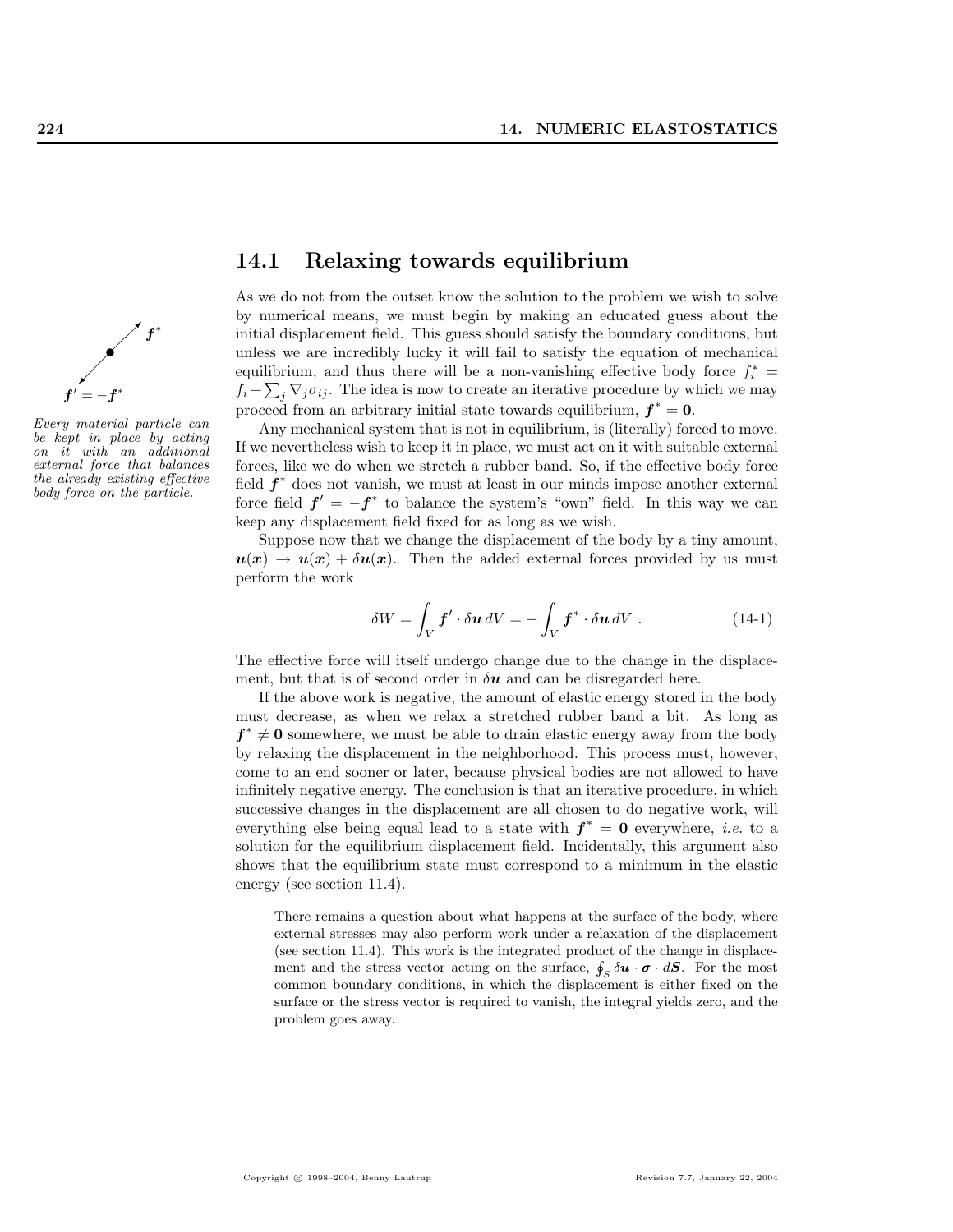#### Gradient descent

A common procedure is to select the change in displacement to be everywhere proportional to the effective force,

$$
\delta u = \epsilon \mathbf{f}^* \tag{14-2}
$$

where  $\epsilon$  is a positive quantity, called the *step-size*. Relaxing the displacement in this way by "running along" with the force guarantees that the density of external work,  $f' \cdot \delta u = -f^* \cdot \delta u = -\epsilon(f^*)^2$ , is negative everywhere and thus drains energy away from every material particle in the body that is not already in equilibrium. Since the displacement 'walks downhill' against the gradient of the total energy (in the space of all displacement fields), it is unsurprisingly called gradient descent.

Gradient descent is not a foolproof method, even when the energy (as here) is a quadratic function (of the displacement field) with a unique minimum. In particular the step-size  $\epsilon$  must be chosen judiciously. Too small, and the procedure may never seem to converge, and too large, it may overshoot the minimum and go into oscillations or even diverge. Many fine tricks have been invented to get around these problems and speed up convergence [35], for example conjugate gradient descent in which the optimal step-size is calculated in advance by searching for a minimum along the chosen direction of descent. Here we shall, however, just use the straightforward technique of the dedicated downhill skier, always looking for the steepest gradient.

# 14.2 Discretization of space

The infinity of points in space cannot be represented in a finite computer. In numerical simulations of the partial differential equations of continuum physics, smooth space is for this reason always replaced by a finite collection of points, a grid or lattice, on which the various fields "live". In Cartesian coordinates the most convenient grid for a rectangular volume  $a \times b \times c$  is a rectangular lattice with  $(N_x+1) \times (N_y+1) \times (N_z+1)$  points that are equally spaced at coordinate intervals  $\Delta x = a/N_x$ ,  $\Delta y = b/N_y$ , and  $\Delta z = c/N_z$ . The grid coordinates are numbered by  $n_x = 0, 1, ..., N_x, n_y = 0, 1, ..., N_y$  and  $n_z = 0, 1, ..., N_z$ , and the various fields can only exist at the positions  $(x, y, z) = (n_x \Delta x, n_y \Delta y, n_z \Delta z)$ .

There are many other ways of discretizing space besides using rectangular lattices, for example triangular, hexagonal, or even random lattices. The choice of grid depends on the problem itself, as well as on the field equations and the boundary conditions. The coordinates in which the system is most conveniently described may not be Cartesian but curvilinear, and that leads to quite a different discretization. The surface of the body may or may not fit well with the chosen grid, but that problem may be alleviated by making the grid very dense at a cost in computer time and memory. When boundaries are irregular, as they usually are for real bodies, an adaptive grid that can fit itself to the shape of the body may be the best choice. Such a grid may also adapt to put more points where they are needed in regions of rapid variation of the displacement field.



A two-dimensional  $10 \times 10$ square grid. There are 36 points at the boundary and 64 inside. Small grids have a lot of boundary.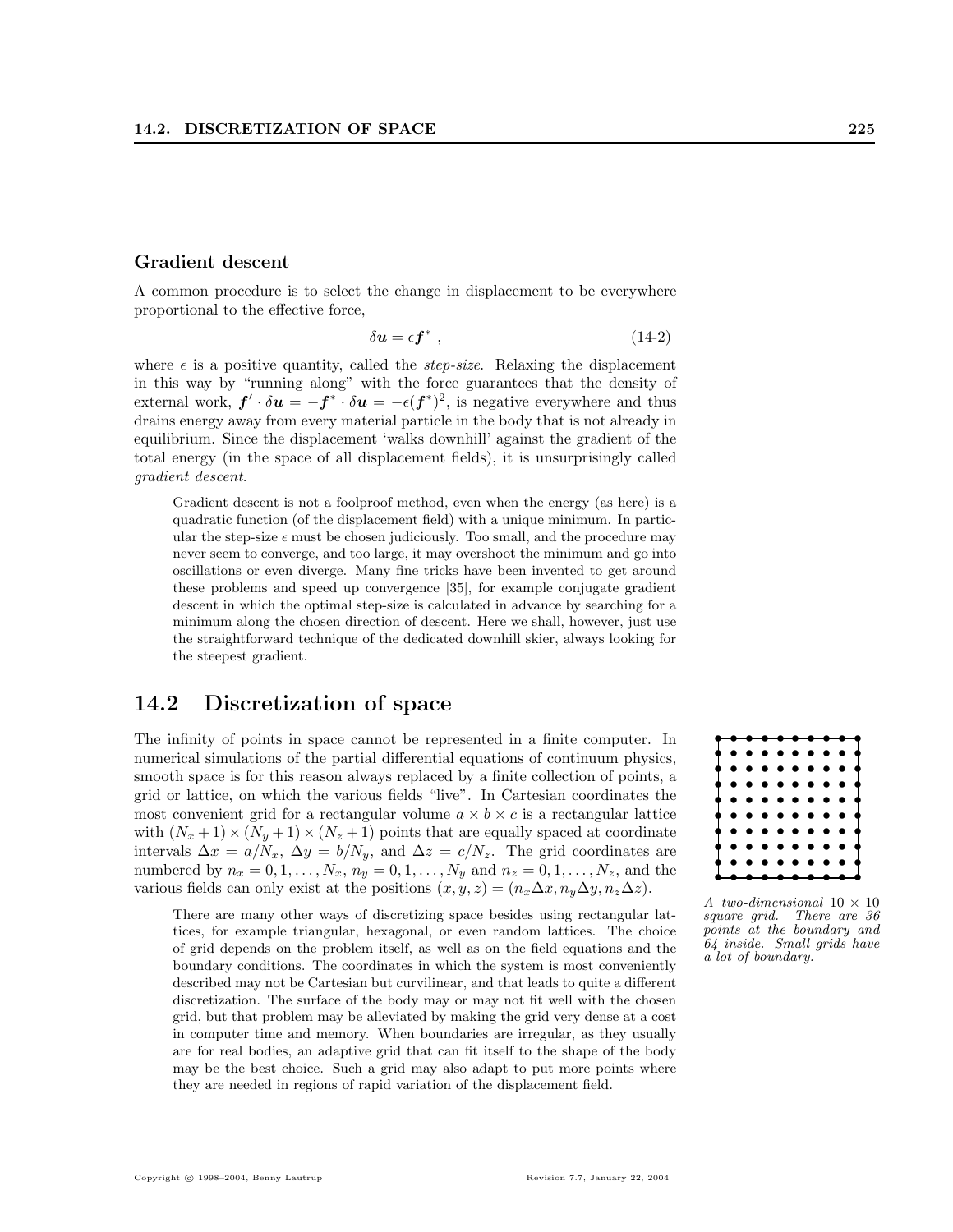

Forward and backward finite differences can be very different, and may as here even have opposite signs.



The central difference is insensitive to the value at the center. The two curves shown here have the same symmetric difference but behave quite differently.

#### Finite difference operators with first-order errors

In a discrete space, coordinate derivatives of fields such as  $\nabla_x f(x, y, z)$  must be approximated by finite differences between the field values at the allowed points. Using only the nearest neighbors on the grid there are two basic ways of forming such differences at a given internal point of the lattice, namely forwards and backwards

$$
\widehat{\nabla}^+_x f(x) = \frac{f(x + \Delta x) - f(x)}{\Delta x}, \qquad (14-3a)
$$

$$
\widehat{\nabla}_x^- f(x) = \frac{f(x) - f(x - \Delta x)}{\Delta x} . \tag{14-3b}
$$

Here and in the following we suppress for clarity the 'sleeping' coordinates y and z and furthermore assume that finite differences in these coordinates are defined analogously.

According to the rules of differential calculus, both of these expressions will in the limit of  $\Delta x \to 0$  converge towards  $\nabla_x f(x)$ . Inserting the Taylor expansion

$$
f(x + \Delta x) = f(x) + \Delta x \nabla_x f(x) + \frac{1}{2} \Delta x^2 \nabla_x^2 f(x)
$$

$$
+ \frac{1}{6} \Delta x^3 \nabla_x^3 f(x) + \frac{1}{24} \Delta x^4 \nabla_x^4 f(x) + \cdots,
$$

we find indeed

$$
\widehat{\nabla}^{\pm}_x f(x) = \nabla_x f(x) \pm \frac{1}{2} \Delta x \nabla_x^2 f(x) + \cdots,
$$

with an error that is of first order in the interval  $\Delta x$ .

# Finite difference operators with second-order errors

It is clear from the above expression that the first order error may be suppressed by forming the average of right and left difference operators, called the central difference,

$$
\widehat{\nabla}_x f(x) = \frac{f(x + \Delta x) - f(x - \Delta x)}{2\Delta x} . \tag{14-4}
$$

Expanding the function values to third order we obtain

$$
\widehat{\nabla}_x f(x) = \nabla_x f(x) + \frac{1}{6} \Delta x^2 \nabla_x^3 f(x) + \cdots,
$$

with errors of second order only. The central difference does not involve the field value in the central point  $x$ , so one should be wary of possible 'leapfrog' or 'flipflop' numeric instabilities in which half the points of the lattice behaves differently from the other half.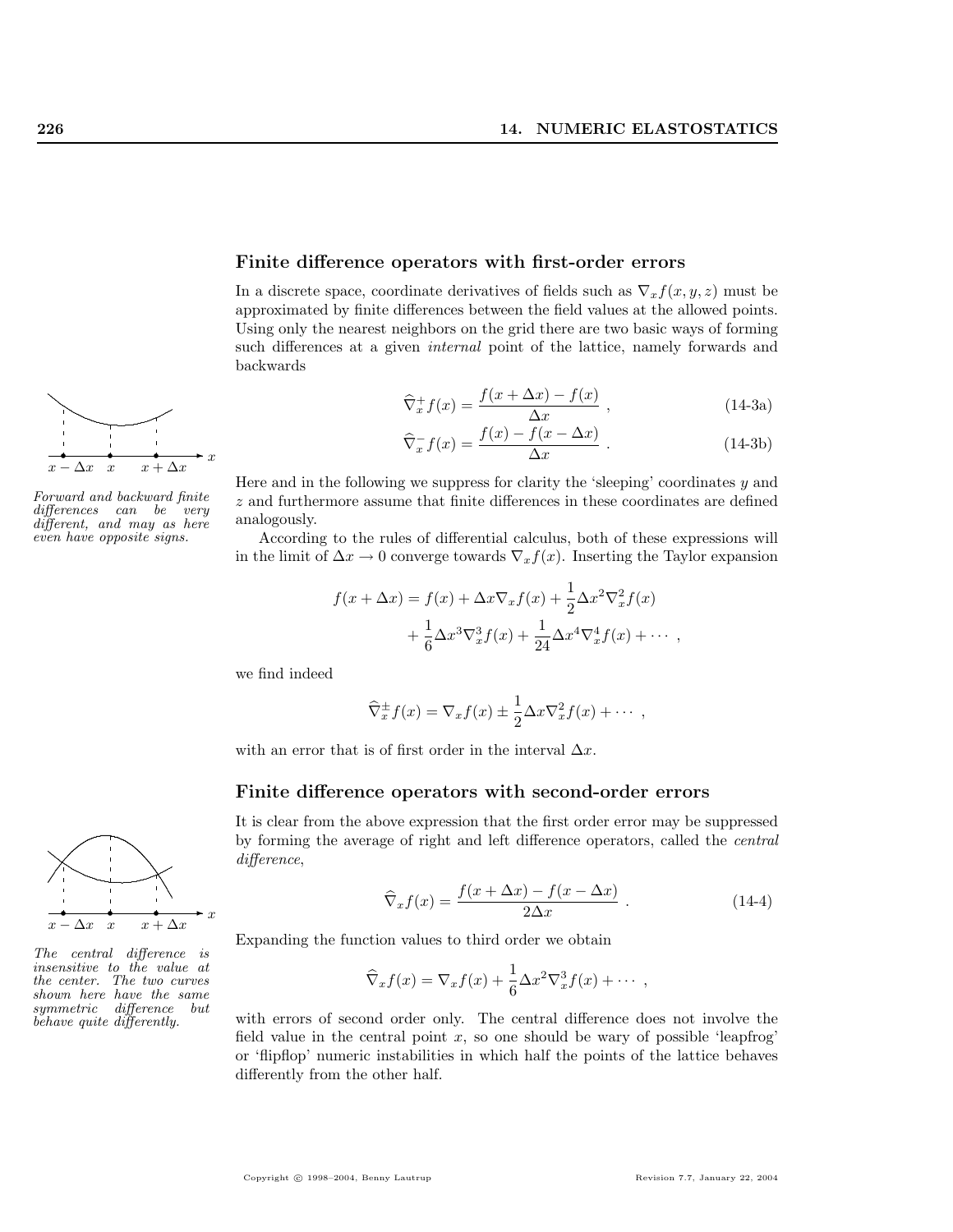On a boundary, the central difference cannot be calculated, and one is forced to use one-sided differences. If the grid is rectangular with a rectangular border, one must use the right hand difference on the boundary to the left and the left hand difference on the boundary to the right. In order to consistently avoid  $\mathcal{O}(\Delta x)$  errors one may instead of (14-3) use the one-sided two-step difference operators (see problem 14.3),

$$
\widehat{\nabla}^+_{x} f(x) = \frac{-f(x + 2\Delta x) + 4f(x + \Delta x) - 3f(x)}{2\Delta x},
$$
\n(14-5a)

$$
\widehat{\nabla}_x^- f(x) = \frac{f(x - 2\Delta x) - 4f(x - \Delta x) + 3f(x)}{2\Delta x} \,. \tag{14-5b}
$$

The coefficients are here chosen such that the leading order corrections vanish. Expanding to third order we find

$$
\widehat{\nabla}^{\pm}_x f(x) = \nabla_x f(x) \mp \frac{1}{3} \Delta x^2 \nabla_x^3 f(x) + \cdots,
$$

which shows that both one-sided differences represent the derivative in the point x with leading errors of  $\mathcal{O}(\Delta x^2)$  only.

Other schemes involving more distant neighbors to suppress even higher order errors are of course also possible.

## Numeric integration

In simulations it will also be necessary to calculate various line, surface, and volume integrals over discretized space. Since the fields are only known on the points of the discrete lattice, the integrals must be replaced by suitably weighted sums over the lattice points.

Let us, for example, consider a one-dimensional integral over an interval, say  $\int a$  $\int_0^a f(x) dx$ , on a regular grid with coordinates  $x_n = n\Delta x$  where  $n = 0, 1, ..., N$ . The contribution to the integral from n'th subinterval  $x_n \leq x \leq x_{n+1}$  is approximated by the trapezoidal rule [35, p. 131]

$$
\int_{x_n}^{x_{n+1}} f(x) dx = \frac{1}{2} (f(x_n) + f(x_{n+1})) \Delta x + \mathcal{O}(\Delta x^3) ,
$$

which is analogous to the central difference in suppressing the leading order error. Adding the contributions from the N subintervals together, we obtain the wellknown extended trapezoidal rule for numerical integration

$$
\int_0^a f(x) dx \approx \frac{1}{2} f(0) \Delta x + \sum_{n=1}^{N-1} f(n \Delta x) \Delta x + \frac{1}{2} f(a) \Delta x + \mathcal{O}(\Delta x^2) \quad . \quad (14-6)
$$

In higher dimensions one may integrate each dimension according to this formula.

Again there exist schemes for numerical integration on a regular grid with more complicated weights and correspondingly smaller errors, for example Simpsons famous formula [35, p. 134] which is correct to  $\mathcal{O}(\Delta x^4)$ .



The interval  $0 \leq x \leq a$  has four subintervals of size  $\Delta x$ numbered  $n = 0, 1, 2, 3$ .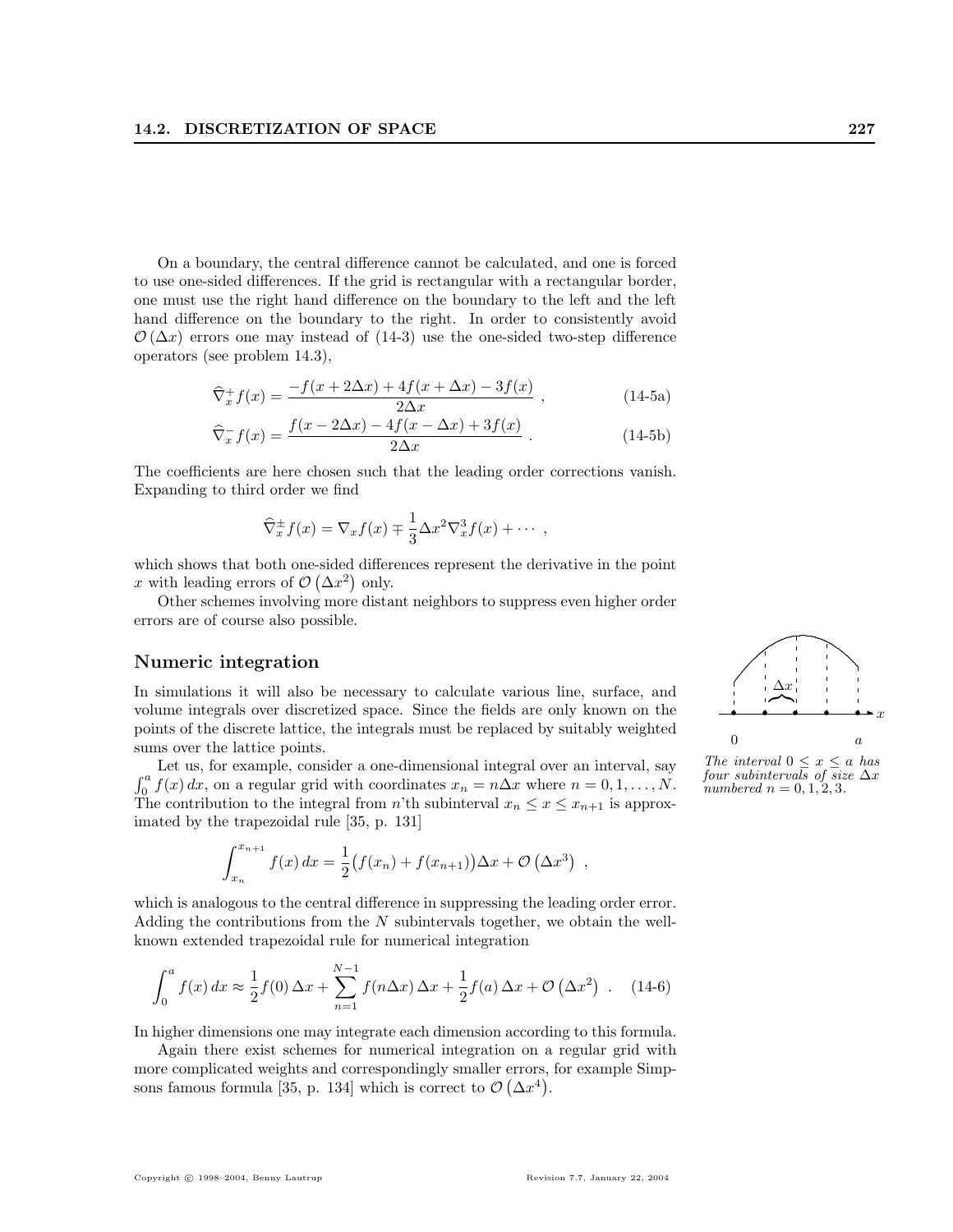

Expected two-dimensional gravitational settling. If the wall at  $x = a$  is removed, the elastic material will bulge out, because of its own weight.

# 14.3 Gravitational settling in two dimensions

One of the simplest non-trivial problems that does not seem to admit of an exact analytic solution is the gravitational settling of a rectangular block of elastic material in a long open box of dimensions  $a \times b \times c$  with one of the sides removed (see section 12.2 for the case where all sides are removed).

In this case we follow the conventions normally used in two dimensions and take the y-axis to be vertical. The wall that is removed is situated at  $x = a$ whereas the wall at  $x = 0$  remains in place. It is reasonable to assume that the clamping in the z-direction at  $z = 0$  and  $z = c$  prevents any displacement in that direction, *i.e.*  $u_z = 0$  everywhere. Since the block is assumed to be very long in this direction, it is also reasonable to assume that the displacements  $u_x$  and  $u<sub>y</sub>$  only depend on x and y, but not on z. The problem has become effectively two-dimensional, although there are vestiges of the three-dimensional problem, for example the non-vanishing stress along the z-direction which is taken up by the walls at the ends.

#### Equations

The components of the two-dimensional strain tensor are

$$
u_{xx} = \nabla_x u_x \tag{14-7a}
$$

$$
u_{yy} = \nabla_y u_y \t{,} \t(14-7b)
$$

$$
u_{xy} = \frac{1}{2} (\nabla_x u_y + \nabla_y u_x) . \qquad (14-7c)
$$

The corresponding stresses are found from Hooke's law (11-9) and (11-10),

$$
\sigma_{xx} = (2\mu + \lambda)u_{xx} + \lambda u_{yy} , \qquad (14-8a)
$$

$$
\sigma_{yy} = (2\mu + \lambda)u_{yy} + \lambda u_{xx} , \qquad (14-8b)
$$

$$
\sigma_{xy} = \sigma_{yx} = 2\mu u_{xy} \tag{14-8c}
$$

Finally, the components of the effective force are

$$
f_x^* = \nabla_x \sigma_{xx} + \nabla_y \sigma_{xy} , \qquad (14-9a)
$$

$$
f_y^* = \nabla_x \sigma_{xy} + \nabla_y \sigma_{yy} - \rho_0 g_0 \tag{14-9b}
$$

Notice that only first order partial derivatives are used in these equations.

We could of course substitute the equations into each other to express the effective force in terms of second order derivatives of the displacement fields

$$
f_x^* = (\lambda + 2\mu)\nabla_x^2 u_x + \mu \nabla_y^2 u_x + (\lambda + \mu)\nabla_x \nabla_y u_y , \qquad (14-10a)
$$

$$
f_y^* = (\lambda + 2\mu)\nabla_y^2 u_y + \mu \nabla_x^2 u_y + (\lambda + \mu)\nabla_x \nabla_y u_x - \rho_0 g_0.
$$
 (14-10b)

Although there are excellent numerical methods to solve such (elliptic) differential equations, the boundary conditions that involve stresses (see below) are not so easy to implement.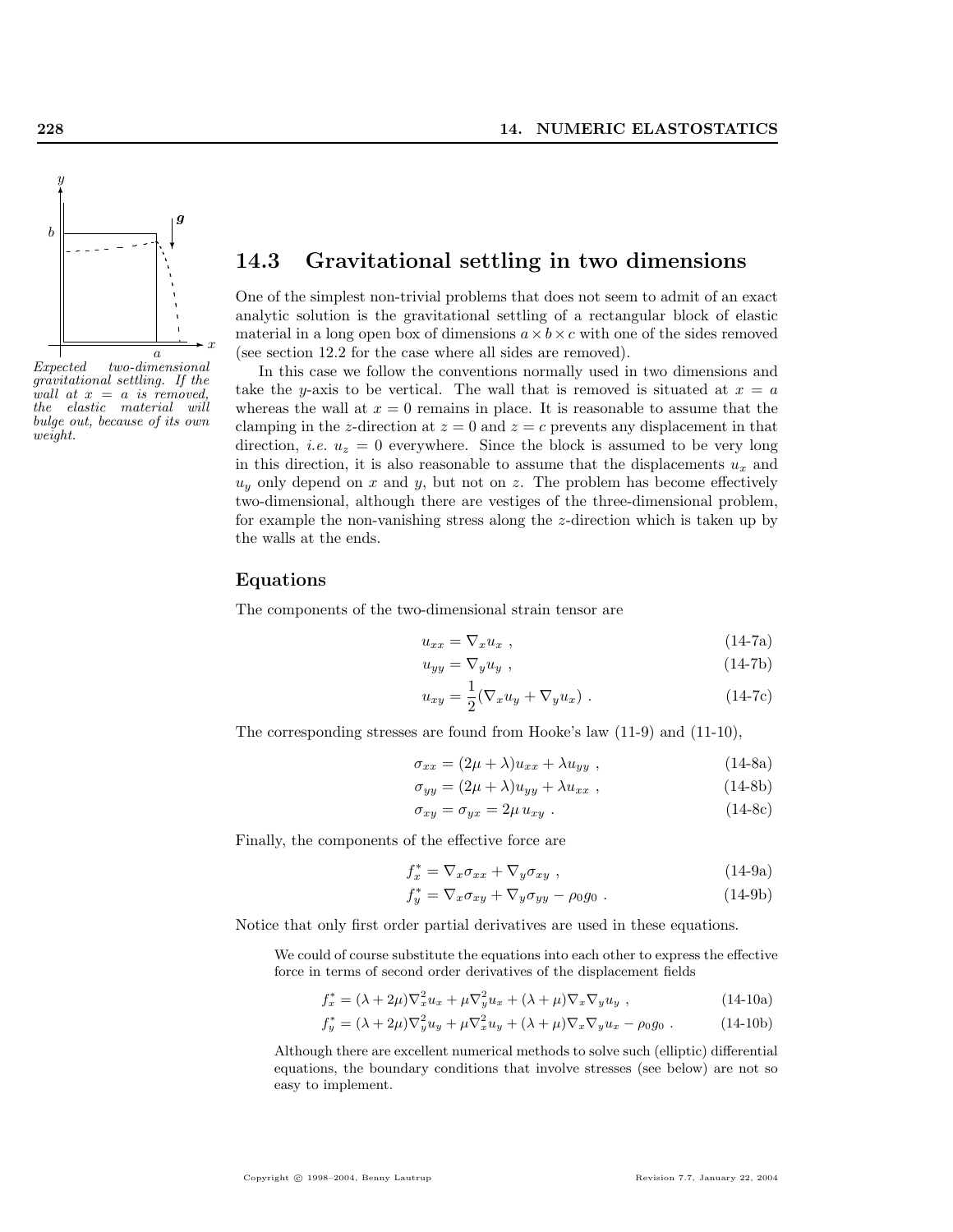## Boundary conditions

The boundary consists of the two fixed surfaces at  $x = 0$  and  $y = 0$  and the free surfaces at  $x = a$  and  $y = b$ . We shall adopt the following boundary conditions,

| $\sigma_{xx} = 0$ , $\sigma_{yx} = 0$ | free surface at $x = a$ , | $(14-11a)$ |
|---------------------------------------|---------------------------|------------|
| $\sigma_{yy} = 0$ , $\sigma_{xy} = 0$ | free surface at $y = b$ , | $(14-11b)$ |
| $u_x = 0$ , $\sigma_{yx} = 0$         | fixed wall at $x = 0$ ,   | $(14-11c)$ |
| $u_y = 0$ , $\sigma_{xy} = 0$         | fixed wall at $y = 0$ .   | $(14-11d)$ |

Here we have assumed that the fixed surfaces are slippery, so that the shear stress must vanish. That is however not the only choice. Whereas freedom appears to be unique, there is always more than one way to constrain it.

Had we instead chosen the fixed walls to be sticky so that the elastic material were unable to slip along the sides, the tangential displacements at these boundaries would have to vanish, *i.e.*  $u_y = 0$  at  $x = 0$  and  $u_x = 0$  at  $y = 0$ . The tangential stress  $\sigma_{xy} = \sigma_{yx}$  would on the other hand be left free to take any value determined by the field equations.

#### Shear-free solution

Since the shear stress vanishes at all boundaries, it is tempting to solve the equations by requiring the shear stress also to vanish everywhere inside the block,  $\sigma_{xy} = \sigma_{yx} = 0$ , as we did for the three-dimensional settling in section 12.2. One may verify that the following field solves the field equations

$$
u_x = \frac{\nu}{(1-\nu)D}(b-y)x\tag{14-12}
$$

$$
u_y = -\frac{1}{2D} \left( b^2 - (b - y)^2 + \frac{\nu}{1 - \nu} (a^2 - x^2) \right) , \qquad (14-13)
$$

where

$$
D = \frac{4\mu(\lambda + \mu)}{(2\mu + \lambda)\rho_0 g_0} = \frac{E}{(1 - \nu^2)\rho_0 g_0}
$$
(14-14)

is the characteristic deformation scale. The solution is of the same general form as in the three-dimensional case (12-16), but the dependence on Poisson's ratio  $\nu$ is different because of the two-dimensionality. As before, this solution also fails to meet the boundary conditions at the bottom, here  $y = 0$ .

#### Convergence measures

The approach towards equilibrium may, for example, be monitored by means of the integral over the square of the effective force field which must converge



Boundary conditions for the<br>rectangular block.



The shear-free solution sinks into the bottom of the box.<br>An extra vertical stress extra vertical stress distribution is needed from below in order to fulfill the boundary conditions.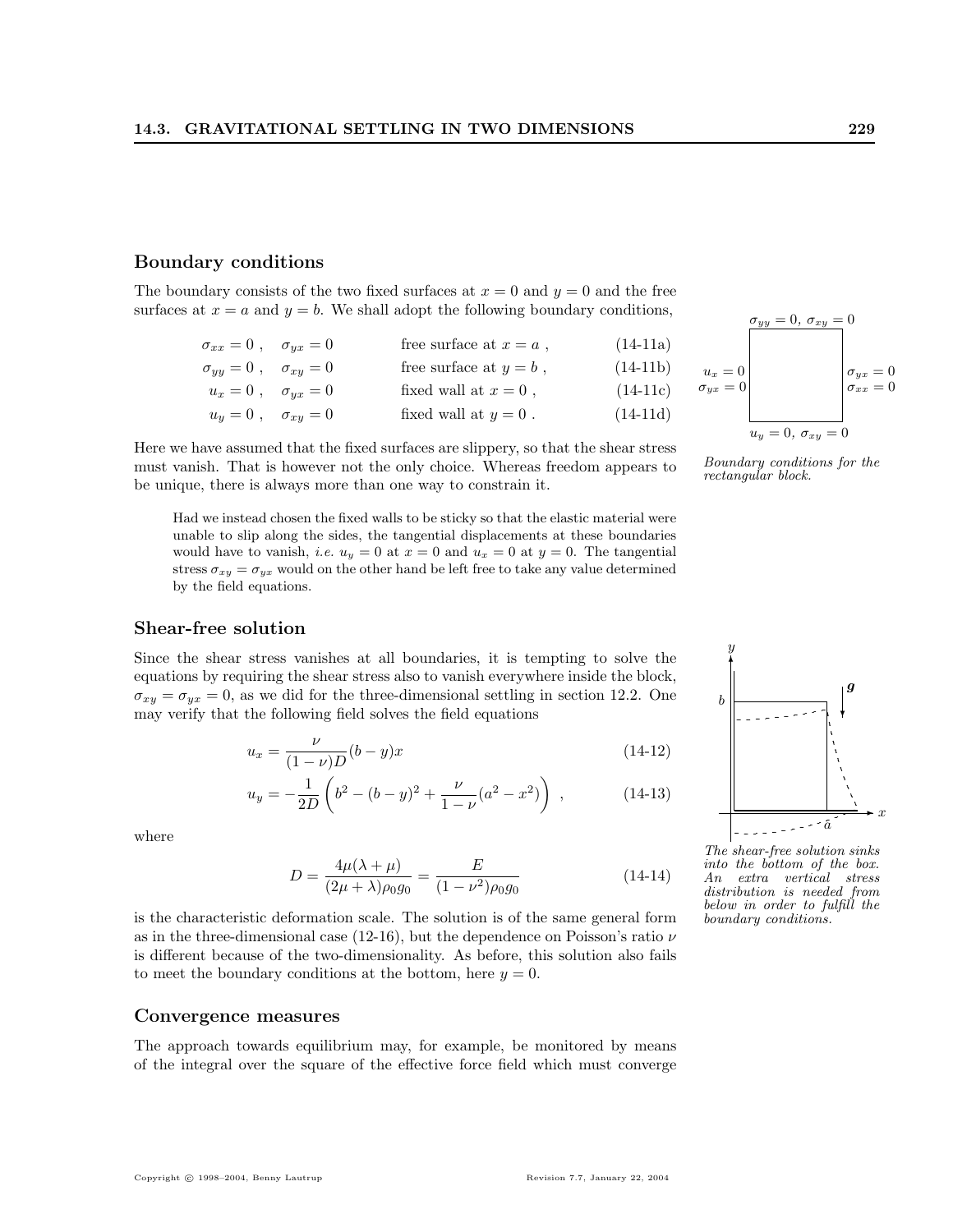towards zero, if the algorithm works. We shall choose the monitoring parameter to be

$$
\chi = \frac{1}{\rho_0 g_0} \sqrt{\frac{1}{ab} \int_0^a dx \int_0^b dy \left( f_x^{*2} + f_y^{*2} \right)} .
$$
 (14-15)

It is normalized such that  $\chi = 1$  in the undeformed state where  $u_x = u_y = 0$  and thus  $f_x^* = 0$  and  $f_y^* = -\rho_0 g_0$ . The integral is calculated as a sum over the twodimensional lattice (with appropriate weighting of the boundaries). The iterative process can then be stopped when the value falls below any desired accuracy, say  $\chi \lesssim 0.01$ .

Another possibility is to calculate the total energy (11-30) with the integral replaced by a double sum over the lattice points,

$$
\mathcal{E} = \int_0^a dx \int_0^b dy \left[ \frac{1}{2} (u_{xx}\sigma_{xx} + u_{yy}\sigma_{yy} + 2u_{xy}\sigma_{xy}) + \rho_0 g_0 u_y \right] \ . \tag{14-16}
$$

This quantity should decrease monotonically towards its minimum and, since it like  $\chi$  also has a well-defined continuum limit, its value should be relatively independent of how fine-grained the discretization is, as long as the lattice is large enough. It is, however, harder to determine the accuracy attained.

## Iteration cycle

Assuming that the discretized displacement field on the lattice  $(u_x, u_y)$  satisfies the boundary conditions, we may calculate the strains  $(u_{xx}, u_{yy}, u_{zz})$  from (14-7) by means of the discrete derivatives, and the stresses  $(\sigma_{xx}, \sigma_{yy}, \sigma_{xy})$  from Hooke's law (14-8). Stress boundary conditions are then imposed and the effective force field  $(f_x^*, f_y^*)$  calculated from (14-9). At this point the monitoring parameter  $\chi$  may be checked and if below the desired accuracy, the iteration process is terminated. If not, the corrections

$$
\delta u_x = \epsilon f_x^* \tag{14-17}
$$

$$
\delta u_y = \epsilon f_y^* \tag{14-18}
$$

are added into the displacement field, boundary conditions are imposed on the displacement field, and the cycle repeats.

The iteration process may be viewed as a dynamical process which in the course of (computer) time makes the displacement field converge towards its equilibrium configuration. The "true" dynamics of deformation (see chapter 13) goes on in real time and is quite different. Since dissipation in solids is not included here, this dynamics is unable to eat away energy and make the system relax towards equilibrium. Releasing the block from the undeformed state, as we do here, will instead create vibrations and sound waves that reverberate forever throughout the system.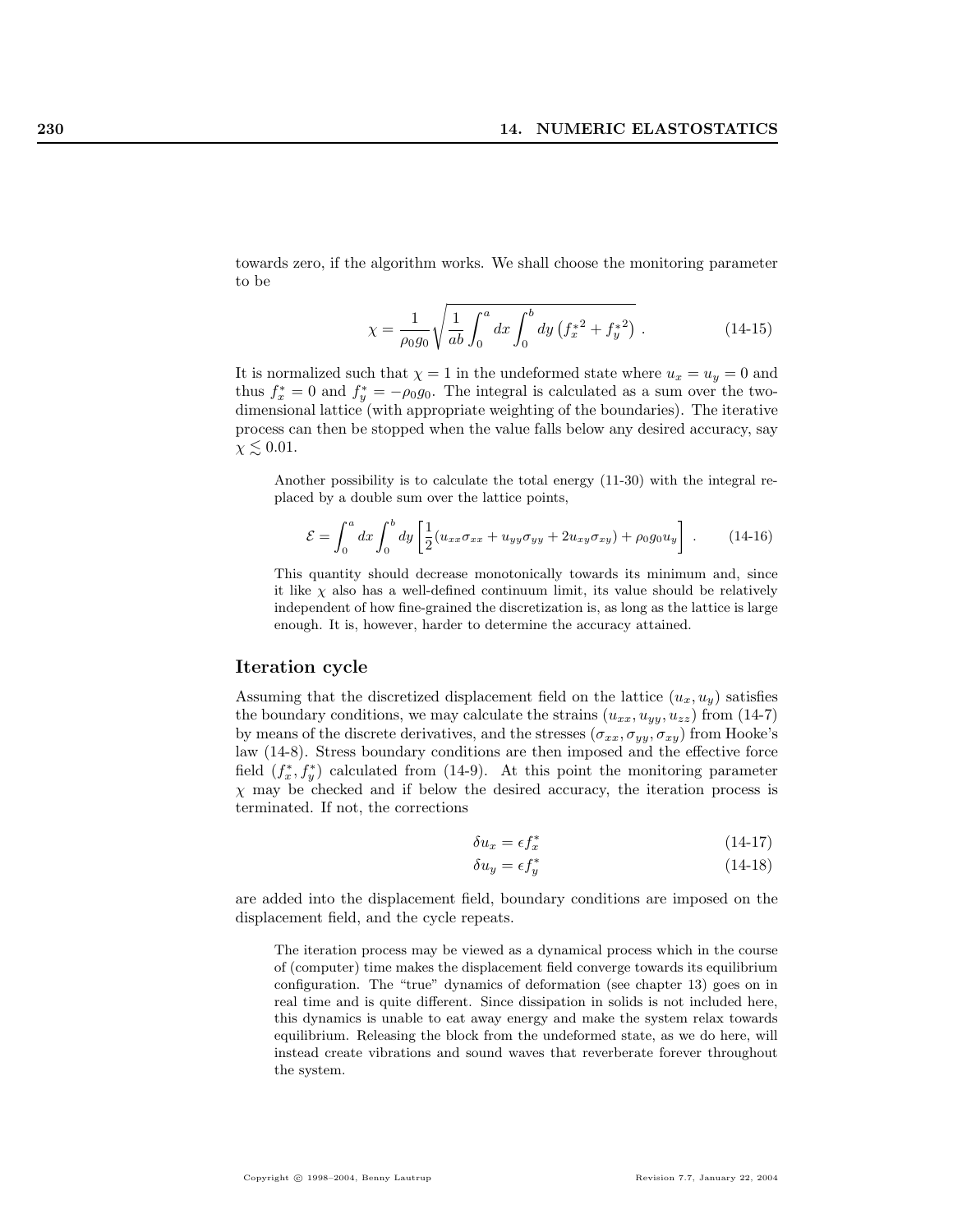

Figure 14.1: Computed deformation of square two-dimensional block. On the left the equilibrium displacement field is plotted by means of little arrows (not to scale). On the right is plotted the outline of the deformed block. The displacement vanishes as it must at the fixed walls. The protruding material (solid line) has a slightly convex shape rather than the concave shape in the shear-free approximation (small dashes).

#### Choice of parameters

Since we are mostly interested in the shape of the deformation, we may choose convenient values for the input parameters. They are the box sides  $a = b = 1$ , the lattice sizes  $N_x = N_y = 20$ , Young's modulus  $E = 2$ , Poisson's ratio  $\nu = 1/3$ , and the force of gravity  $\rho_0 g_0 = 1$ . The step-size is chosen of the form

$$
\epsilon = \frac{\omega}{E} \frac{\Delta x^2 \Delta y^2}{\Delta x^2 + \Delta y^2} \,. \tag{14-19}
$$

where  $\omega$  is called the *convergence parameter*. The reason for this choice is that the effective force is proportional to Young's modulus  $E$  and to the inverse squares of the grid spacings, say  $1/\Delta x^2 + 1/\Delta y^2 = (\Delta x^2 + \Delta y^2)/\Delta x^2 \Delta y^2$  (because of the second order spatial derivatives). The convergence parameter  $\omega$  is consequently dimensionless and may be chosen to be of order unity to get fastest convergence. In the present computer simulation, the largest value that could be used before numeric instabilities set in was  $\omega = 1$ .

### Programming hints

The fields are represented by real arrays, containing the field values at the grid points, for example

$$
UX[i,j] \Leftrightarrow u_x(i\Delta x, j\Delta y) , \qquad (14-20)
$$

$$
UY[i,j] \Leftrightarrow u_y(i\Delta x, j\Delta y) , \qquad (14-21)
$$

and similarly for the strain and stress fields. Allocating separate arrays for strains and stresses may seem excessive and can be avoided, but when lattices are as small as here, it does not matter.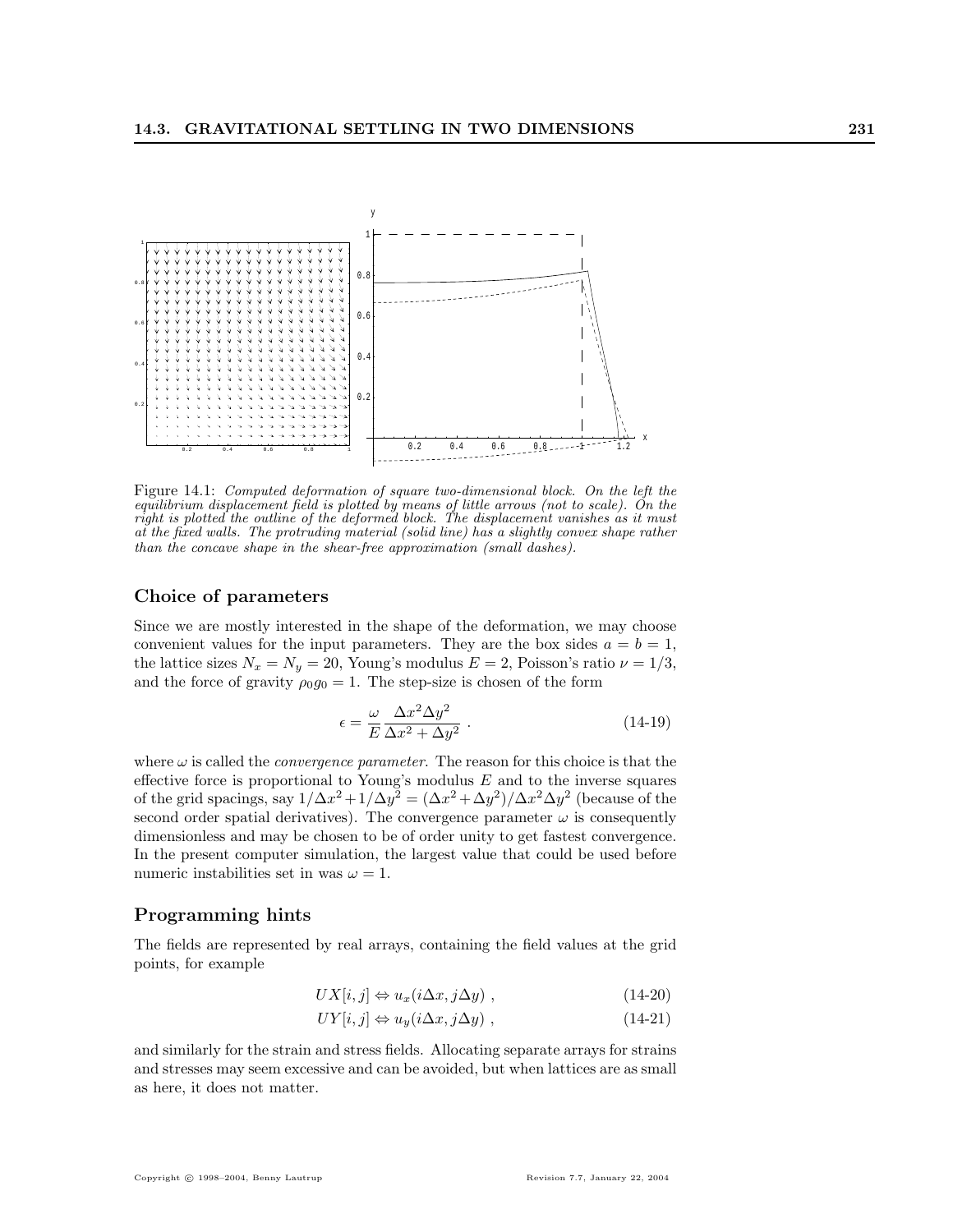

Figure 14.2: The computed vertical pressure,  $p_y = -\sigma_{yy}$ , is plotted on the left for  $y = 0.5$  as a function of the true x. On the right the corresponding shear stress is plotted at the same height. The pressure is higher in the central region than the shearfree estimate  $(p_y = 0.5)$  and the shear stress is negative (but small) and thus adds to the force exerted by gravity. The curves have been linearly interpolated between the data points. If the grid is made denser, there will be more detail in the region of the protrusion  $(x \gtrsim 1)$ .

The iteration cycle is implemented as a loop, containing a sequence of calls to subroutines that evaluate strains, stresses, effective forces, and impose boundary conditions, followed by a step that evaluates the monitoring parameters and finally updates the displacement arrays before the cycle repeats. The iteration loop is terminated when the accuracy has reached the desired level or the number of iterations has exceeded a chosen maximum.

### Results

After about 2000 iteration cycles, taking only a few seconds on a modern PC, the monitoring parameter  $\chi$  has fallen from 1 to about 0.01 where it seems to remain without further change. This is most probably due to the brutal enforcing of boundary values. The limiting value of  $\chi$  diminishes with increasing lattice volume  $N = N_x N_y$ , in accordance with the lessened importance of the boundary which decreases like  $1/\sqrt{N}$  relative to the volume.

The final displacement field and its influence on the outline of the original box is shown in fig. 14.1. One notices how the displacement does not penetrate into the fixed bottom wall as it did in the shear-free approximation. In fig. 14.2 the vertical pressure  $p_y = -\sigma_{yy}$  is plotted as a function of x in the middle of the block  $(y = 0.5)$ . Earlier we argued that there would have to be an extra normal reaction from the bottom in order to push up the sagging solution to the shear-free equations. This is also borne out by the plot of  $p_y$  which has roughly the same shape throughout the block. Since the vertical pressure is now larger than the weight of the column of material above, we expect that there must be a negative shear stress on the sides of the column to balance the extra vertical pressure, as is also evident from fig. 14.2.